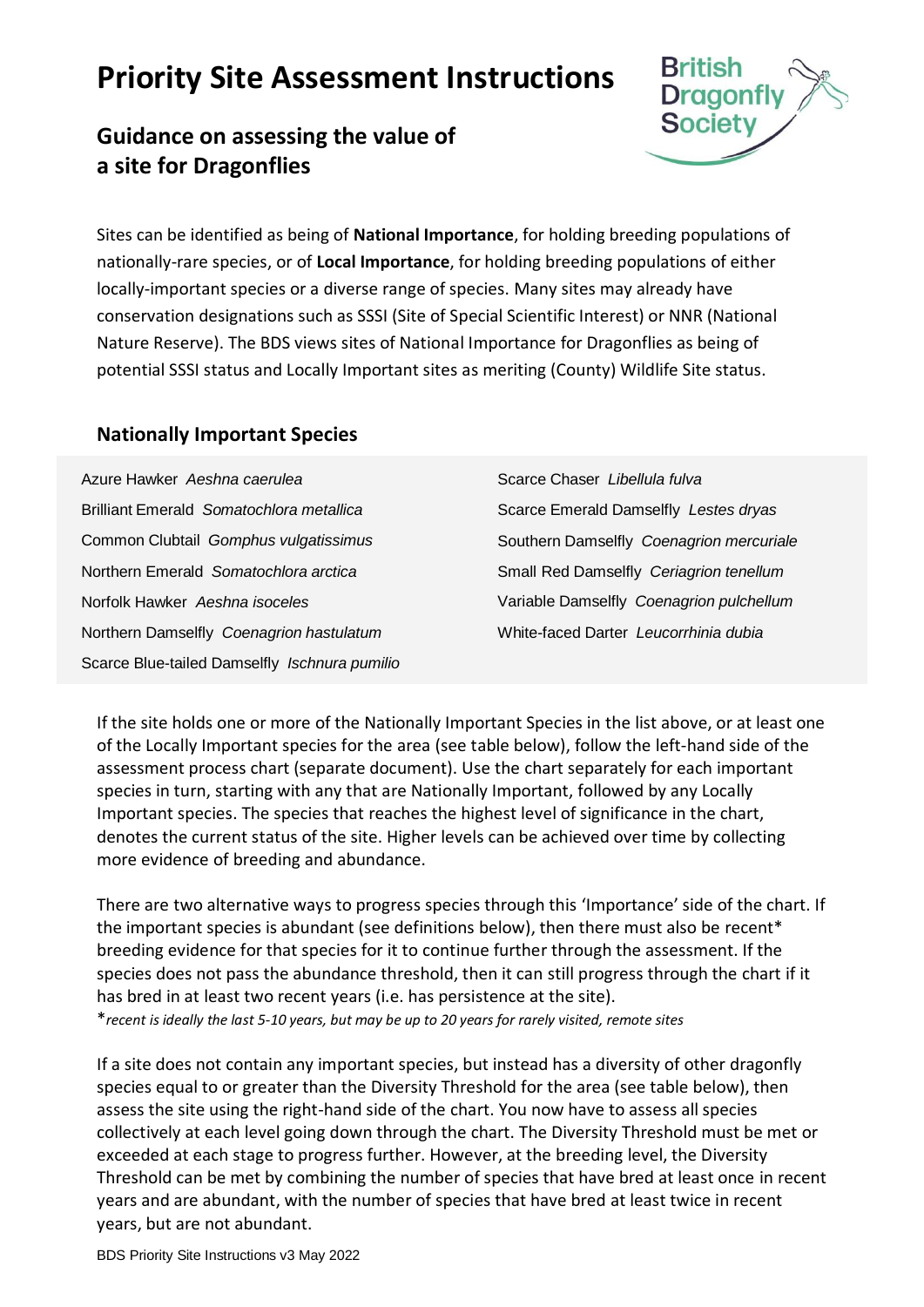In all cases, further progress towards the highest level of significance in the Species Diversity side of the chart can be made over time by collecting more evidence of abundance or breeding persistence at the site.

## **Abundance**

Abundance relates to the maximum count of a species seen during one site visit. Counts of adults or larvae are both valid, as is a combination of these two from the same site visit. Please do not add together other life stages or the numbers seen on separate visits.

Different species have different count thresholds for abundance.

| Damselfly species that need a count of $\geq 6$                                   | Dragonfly species that need a count of $\geq 20$                                                                     |  |
|-----------------------------------------------------------------------------------|----------------------------------------------------------------------------------------------------------------------|--|
| (abundance code C or above)                                                       | (abundance code D or above)                                                                                          |  |
| Scarce Emerald Damselfly Lestes dryas<br>Northern Damselfly Coenagrion hastulatum | Migrant Hawker Aeshna mixta<br>Four-spotted Chaser Libellula quadrimaculata<br>Keeled Skimmer Orthetrum coerulescens |  |
| Scarce Blue-tailed Damselfly Ischnura pumilio                                     | Black-tailed Skimmer Orthetrum cancellatum<br>Common Darter Sympetrum striolatum                                     |  |
| All other Damselflies need a count of ≥20                                         | Ruddy Darter Sympetrum sanguineum                                                                                    |  |
| (abundance code D or above)                                                       | Black Darter Sympetrum danae                                                                                         |  |

**All other Dragonflies need a count of ≥6 (abundance code C or above)**

## **Locally Important Species List and Diversity Thresholds**

The Diversity Threshold is the minimum number of species that need to have viable breeding populations recorded within the site in recent years, for it to qualify.

| VC   VC Name     | <b>Locally Important Species</b>                                                                                                                                                               | <b>Diversity</b><br><b>Threshold</b> |
|------------------|------------------------------------------------------------------------------------------------------------------------------------------------------------------------------------------------|--------------------------------------|
| 1 West Cornwall  | White-legged Damselfly Platycnemis pennipes<br>Ruddy Darter Sympetrum sanguineum                                                                                                               | 16                                   |
| 2 East Cornwall  | White-legged Damselfly Platycnemis pennipes<br>Ruddy Darter Sympetrum sanguineum                                                                                                               | 16                                   |
| 3 South Devon    | White-legged Damselfly Platycnemis pennipes<br>Red-eyed Damselfly Erythromma najas<br>Hairy Dragonfly Brachytron pratense<br>Downy Emerald Cordulia aenea<br>Ruddy Darter Sympetrum sanguineum | 16                                   |
| 4 North Devon    | White-legged Damselfly Platycnemis pennipes<br>Red-eyed Damselfly Erythromma najas<br>Hairy Dragonfly Brachytron pratense<br>Ruddy Darter Sympetrum sanguineum                                 | 16                                   |
| 5 South Somerset | Common Hawker Aeshna juncea<br>Downy Emerald Cordulia aenea<br>Black Darter Sympetrum danae                                                                                                    | 16                                   |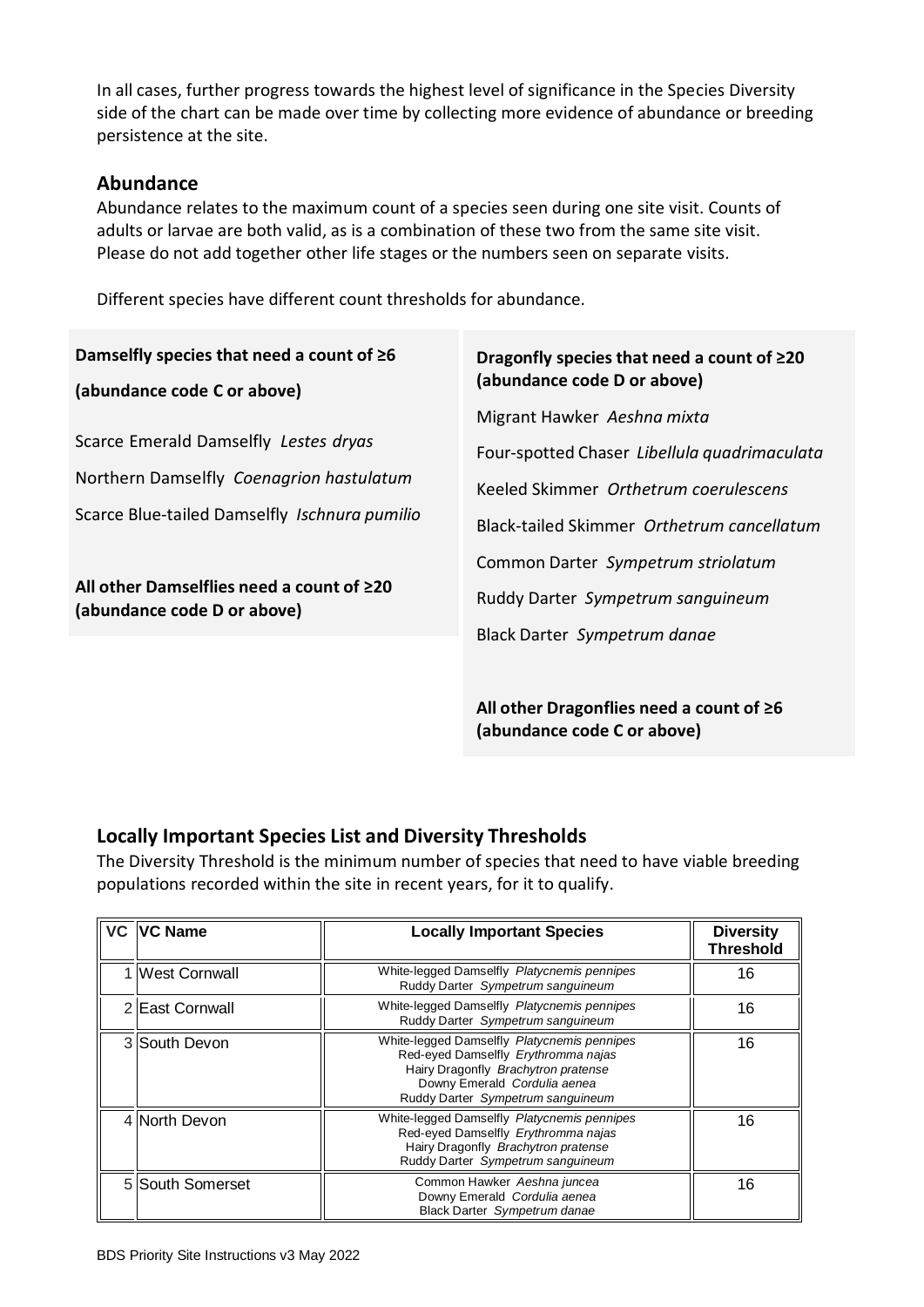| 6<br>North Somerset             | Common Hawker Aeshna juncea<br>Downy Emerald Cordulia aenea<br>Keeled Skimmer Orthetrum coerulescens<br>Black Darter Sympetrum danae                                                                                                                   | 16 |
|---------------------------------|--------------------------------------------------------------------------------------------------------------------------------------------------------------------------------------------------------------------------------------------------------|----|
| North Wiltshire<br>71           | Hairy Dragonfly Brachytron pratense<br>Downy Emerald Cordulia aenea                                                                                                                                                                                    | 18 |
| 8 South Wiltshire               | Common Hawker Aeshna juncea<br>Golden-ringed Dragonfly Cordulegaster boltonii<br>Downy Emerald Cordulia aenea<br>Keeled Skimmer Orthetrum coerulescens<br>Black Darter Sympetrum danae                                                                 | 18 |
| $\overline{9}$<br><b>Dorset</b> | Small Red-eyed Damselfly Erythromma viridulum<br>Common Hawker Aeshna juncea<br>Lesser Emperor Anax parthenope                                                                                                                                         | 18 |
| 10 Isle of Wight                | Southern Emerald Damselfly Lestes barbarus<br>White-legged Damselfly Platycnemis pennipes<br>Hairy Dragonfly Brachytron pratense<br>Four-spotted Chaser Libellula quadrimaculata<br>Keeled skimmer Orthetrum coerulescens                              | 11 |
| 11 South Hampshire              | White-legged Damselfly Platycnemis pennipes<br>Hairy Dragonfly Brachytron pratense<br>Common Hawker Aeshna juncea<br>Black Darter Sympetrum danae                                                                                                      | 18 |
| 12 North Hampshire              | White-legged Damselfly Platycnemis pennipes<br>Hairy Dragonfly Brachytron pratense<br>Common Hawker Aeshna juncea<br>Lesser Emperor Anax parthenope<br>Black Darter Sympetrum danae                                                                    | 18 |
| 13 West Sussex                  | Common Hawker Aeshna juncea<br>Lesser Emperor Anax parthenope<br>Downy Emerald Cordulia aenea<br>Keeled Skimmer Orthetrum coerulescens<br>Black Darter Sympetrum danae<br>Red-veined Darter Sympetrum fonscolombii                                     | 18 |
| 14 East Sussex                  | Common Hawker Aeshna juncea<br>Lesser Emperor Anax parthenope<br>Downy Emerald Cordulia aenea<br>Keeled skimmer Orthetrum coerulescens<br>Black Darter Sympetrum danae<br>Red-veined Darter Sympetrum fonscolombii                                     | 18 |
| 15 East Kent                    | Beautiful Demoiselle Calopteryx virgo<br>Southern Emerald Damselfly Lestes barbarus<br>Dainty Damselfly Coenagrion scitulum<br>Golden-ringed Dragonfly Cordulegaster boltonii<br>Downy Emerald Cordulia aenea<br>Keeled Skimmer Orthetrum coerulescens | 18 |
| 16 West Kent                    | Beautiful Demoiselle Calopteryx virgo<br>Southern Emerald Damselfly Lestes barbarus<br>Golden-ringed Dragonfly Cordulegaster boltonii<br>Downy Emerald Cordulia aenea<br>Keeled Skimmer Orthetrum coerulescens                                         | 18 |
| 17 Surrey                       | Hairy Dragonfly Brachytron pratense<br>Lesser Emperor Anax parthenope<br>Golden-ringed Dragonfly Cordulegaster boltonii<br>Keeled Skimmer Orthetrum coerulescens<br>Emerald damselfly Lestes sponsa                                                    | 18 |
| 18<br>South Essex               | Beautiful Demoiselle Calopteryx virgo<br>Southern Emerald Damselfly Lestes barbarous<br>Scarce Emerald Damselfly Lestes dryas<br>White-legged Damselfly Platycnemis pennipes<br>Lesser Emperor Anax parthenope<br>Downy Emerald Cordulia aenea         | 18 |
| 19 North Essex                  | Beautiful Demoiselle Calopteryx virgo<br>Scarce Emerald Damselfly Lestes dryas<br>White-legged Damselfly Platycnemis pennipes<br>Downy Emerald Cordulia aenea                                                                                          | 18 |
| 20 Hertfordshire                | Beautiful Demoiselle Calopteryx virgo<br>White-legged Damselfly Platycnemis pennipes<br>Lesser Emperor Anax parthenope<br>Downy Emerald Cordulia aenea<br>Keeled Skimmer Orthetrum coerulescens<br>Black Darter Sympetrum danae                        | 18 |
| 21 Middlesex                    | Hairy Dragonfly Brachytron pratense<br>Emerald Damselfly Lestes sponsa                                                                                                                                                                                 | 18 |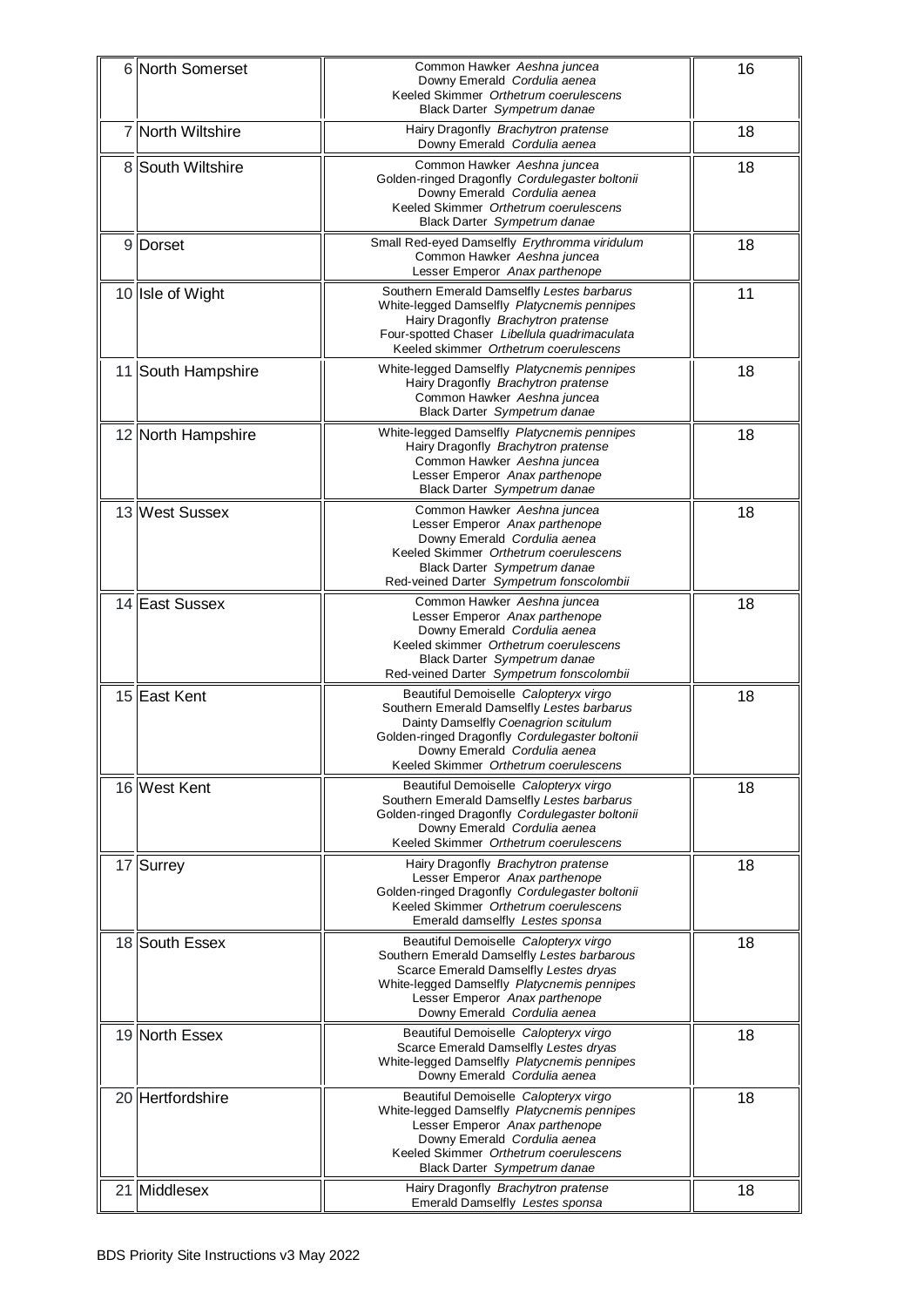| 22 Berkshire            | White-legged Damselfly Platycnemis pennipes<br>Golden-ringed Dragonfly Cordulegaster boltonii<br>Downy Emerald Cordulia aenea<br>Keeled Skimmer Orthetrum coerulescens<br>Black Darter Sympetrum danae                    | 18 |
|-------------------------|---------------------------------------------------------------------------------------------------------------------------------------------------------------------------------------------------------------------------|----|
| 23 Oxfordshire          | White-legged Damselfly Platycnemis pennipes<br>Downy Emerald Cordulia aenea<br>Keeled Skimmer Orthetrum coerulescens                                                                                                      | 16 |
| 24 Buckinghamshire      | Southern Emerald Damselfly Lestes barbarus<br>Golden-ringed Dragonfly Cordulegaster boltonii<br>Keeled Skimmer Orthetrum coerulescens                                                                                     | 18 |
| 25 East Suffolk         | White-legged Damselfly Platycnemis pennipes                                                                                                                                                                               | 18 |
| 26 West Suffolk         | White-legged Damselfly Platycnemis pennipes                                                                                                                                                                               | 18 |
| 27 East Norfolk         | Southern Emerald Damselfly Lestes barbarus<br>Downy Emerald Cordulia aenea<br>Common Hawker Aeshna juncea<br>Lesser Emperor Anax parthenope                                                                               | 18 |
| 28 West Norfolk         | Keeled Skimmer Orthetrum coerulescens<br>Black Darter Sympetrum danae                                                                                                                                                     | 18 |
| 29 Cambridgeshire       | Downy Emerald Cordulia aenea                                                                                                                                                                                              | 18 |
| 30 Bedfordshire         | Emerald Damselfly Lestes sponsa<br>Beautiful Demoiselle Calopteryx virgo<br>Downy Emerald Cordulia aenea<br>Keeled Skimmer Orthetrum coerulescens                                                                         | 18 |
| 31 Huntingdonshire      | Downy Emerald Cordulia aenea                                                                                                                                                                                              | 18 |
| 32 Northamptonshire     | Beautiful Demoiselle Calopteryx virgo<br>Downy Emerald Cordulia aenea                                                                                                                                                     | 18 |
| 33 East Gloucestershire | White-legged Damselfly Platycnemis pennipes<br>Hairy Dragonfly Brachytron pretense<br>Southern Migrant Hawker Aeshna affinis<br>Golden-ringed Dragonfly Cordulegaster boltonii<br>Downy Emerald Cordulia aenea            | 18 |
| 34 West Gloucestershire | Hairy Dragonfly Brachytron pratense<br>Common Hawker Aeshna juncea<br>Downy Emerald Cordulia aenea<br>Keeled Skimmer Orthetrum coerulescens<br>Black Darter Sympetrum danae                                               | 18 |
| 35 Monmouthshire        | White-legged Damselfly Platycnemis pennipes<br>Hairy Dragonfly Brachytron pratense<br>Brown Hawker Aeshna grandis<br>Common Hawker Aeshna juncea<br>Keeled Skimmer Orthetrum coerulescens<br>Black Darter Sympetrum danae | 13 |
| 36 Herefordshire        | Common Hawker Aeshna juncea<br>Downy Emerald Cordulia aenea<br>Four-spotted Chaser Libellula quadrimaculata<br>Black Darter Sympetrum danae                                                                               | 16 |
| 37 Worcestershire       | Red-eyed Damselfly Erythromma najas<br>Common Hawker Aeshna juncea<br>Golden-ringed Dragonfly Cordulegaster boltonii<br>Four-spotted Chaser Libellula quadrimaculata                                                      | 16 |
| 38 Warwickshire         | Hairy Dragonfly Brachytron pratense<br>Common Hawker Aeshna juncea<br>Black Darter Sympetrum danae                                                                                                                        | 16 |
| 39 Staffordshire        | Beautiful Demoiselle Calopteryx virgo<br>Keeled Skimmer Orthetrum coerulescens                                                                                                                                            | 16 |
| 40 Shropshire           | Golden-ringed Dragonfly Cordulegaster boltonii<br>Downy Emerald Cordulia aenea<br>Keeled Skimmer Orthetrum coerulescens<br>Black Darter Sympetrum danae                                                                   | 18 |
| 41 Glamorganshire       | Hairy Dragonfly Brachytron pratense<br>Common Hawker Aeshna juncea<br>Downy Emerald Cordulia aenea<br>Black Darter Sympetrum danae<br>Ruddy Darter Sympetrum sanguineum                                                   | 13 |
| 42 Breconshire          | White-legged Damselfly Platycnemis pennipes<br>Red-eyed Damselfly Erythromma najas<br>Hairy Dragonfly Brachytron pratense<br>Migrant Hawker Aeshna mixta<br>Ruddy Darter Sympetrum sanguineum                             | 16 |
| 43 Radnorshire          | Banded Demoiselle Calopteryx splendens<br>Beautiful Demoiselle Calopteryx virgo                                                                                                                                           | 16 |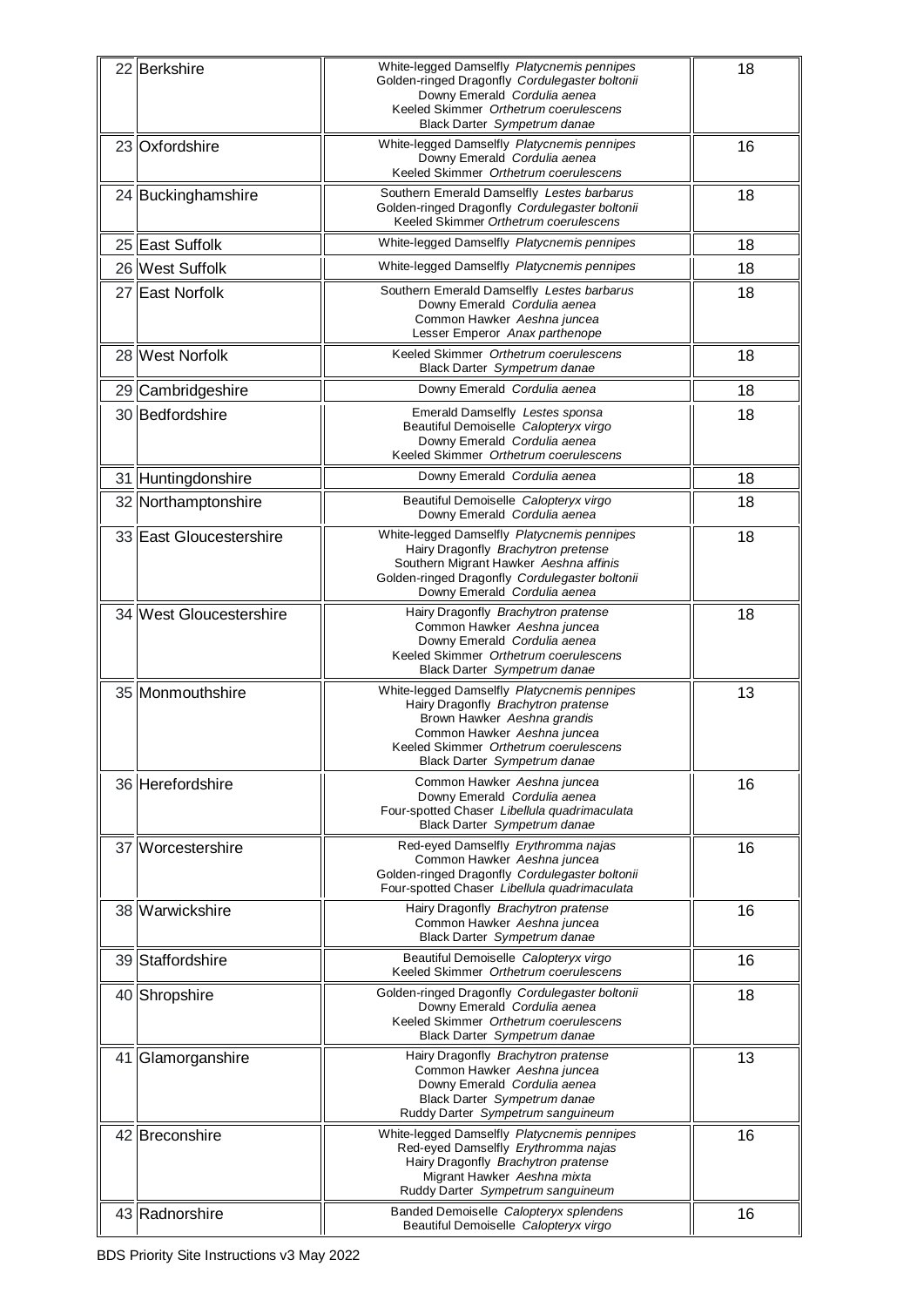|    |                         | White-legged Damselfly Platycnemis pennipes<br>Black-tailed Skimmer Orthetrum cancellatum<br>Migrant Hawker Aeshna mixta<br>Keeled Skimmer Orthetrum coerulescens                                                              |    |
|----|-------------------------|--------------------------------------------------------------------------------------------------------------------------------------------------------------------------------------------------------------------------------|----|
|    | 44 Carmarthenshire      | Red-eyed Damselfly Erythromma najas<br>Small Red-eyed Damselfly Erythromma viridulum<br>Brown Hawker Aeshna grandis<br>Ruddy Darter Sympetrum sanguineum<br>Black Darter Sympetrum danae                                       | 16 |
|    | 45 Pembrokeshire        | Red-eyed Damselfly Erythromma najas<br>Small Red-eyed Damselfly Erythromma viridulum<br>Ruddy Darter Sympetrum sanguineum<br>Black Darter Sympetrum danae                                                                      | 16 |
| 46 | Cardiganshire           | Banded Demoiselle Calopteryx splendens<br>Hairy Dragonfly Brachytron pratense<br>Migrant Hawker Aeshna mixta<br>Keeled Skimmer Orthetrum coerulescens<br>Black-tailed Skimmer Orthetrum cancellatum                            | 13 |
|    | 47 Montgomeryshire      | Black-tailed Skimmer Orthetrum cancellatum<br>Hairy Dragonfly Brachytron pratense<br>Migrant Hawker Aeshna mixta<br>Keeled Skimmer Orthetrum coerulescens<br>Downy Emerald Cordulia aenea<br>Ruddy Darter Sympetrum sanguineum | 13 |
|    | 48 Merionethshire       | Hairy Dragonfly Brachytron pratense                                                                                                                                                                                            | 16 |
|    | 49 Caernarvonshire      | Hairy Dragonfly Brachytron pratense                                                                                                                                                                                            | 16 |
|    | 50 Denbighshire         | White-legged Damselfly Platycnemis pennipes<br>Red-eyed Damselfly Erythromma najas<br>Hairy Dragonfly Brachytron pratense<br>Downy Emerald Cordulia aenea<br>Ruddy Darter Sympetrum sanguineum                                 | 16 |
|    | 51 Flintshire           | Red-eyed Damselfly Erythromma najas<br>Hairy Dragonfly Brachytron pratense<br>Ruddy Darter Sympetrum sanguineum                                                                                                                | 13 |
|    | 52 Anglesey             | Hairy Dragonfly Brachytron pratense                                                                                                                                                                                            | 16 |
| 53 | South Lincolnshire      | Common Hawker Aeshna juncea<br>Black Darter Sympetrum danae                                                                                                                                                                    | 18 |
|    | 54 North Lincolnshire   | Common Hawker Aeshna juncea<br>Black Darter Sympetrum danae                                                                                                                                                                    | 18 |
|    | 55 Leicestershire       | Beautiful Demoiselle Calopteryx virgo<br>Hairy Dragonfly Brachytron pratense<br>Common Hawker Aeshna juncea                                                                                                                    | 16 |
|    | 56 Nottinghamshire      | Hairy Dragonfly Brachytron pratense<br>Common Hawker Aeshna juncea<br>Black Darter Sympetrum danae                                                                                                                             | 16 |
|    | 57 Derbyshire           | Hairy Dragonfly Brachytron pratense<br>Golden-ringed Dragonfly Cordulegaster boltonii<br>Black Darter Sympetrum danae                                                                                                          | 16 |
|    | 58 Cheshire             | Beautiful Demoiselle Calopteryx virgo<br>Hairy Dragonfly Brachytron pratense<br>Downy Emerald Cordulia aenea<br>Black Darter Sympetrum danae                                                                                   | 18 |
|    | 59 South Lancashire     | Red-eyed Damselfly Erythromma najas<br>Small Red-eyed Damselfly Erythromma viridulum<br>Keeled Skimmer Orthetrum coerulescens<br>Red-veined Darter Sympetrum fonscolombii<br>Ruddy Darter Sympetrum sanguineum                 | 11 |
|    | 60 West Lancashire      | Small Red-eyed Damselfly Erythromma viridulum<br>Golden-ringed Dragonfly Cordulegaster boltonii<br>Keeled Skimmer Orthetrum coerulescens<br>Red-veined Darter Sympetrum fonscolombii<br>Ruddy Darter Sympetrum sanguineum      | 11 |
| 61 | South-east Yorkshire    | Beautiful Demoiselle Calopteryx virgo<br>Red-eyed Damselfly Erythromma najas<br>Small Red-eyed Damselfly Erythromma viridulum<br>Hairy Dragonfly Brachytron pratense                                                           | 14 |
|    | 62 North-east Yorkshire | Beautiful Demoiselle Calopteryx virgo<br>Red-eyed Damselfly Erythromma najas<br>Small Red-eyed Damselfly Erythromma viridulum<br>Hairy Dragonfly Brachytron pratense                                                           | 14 |